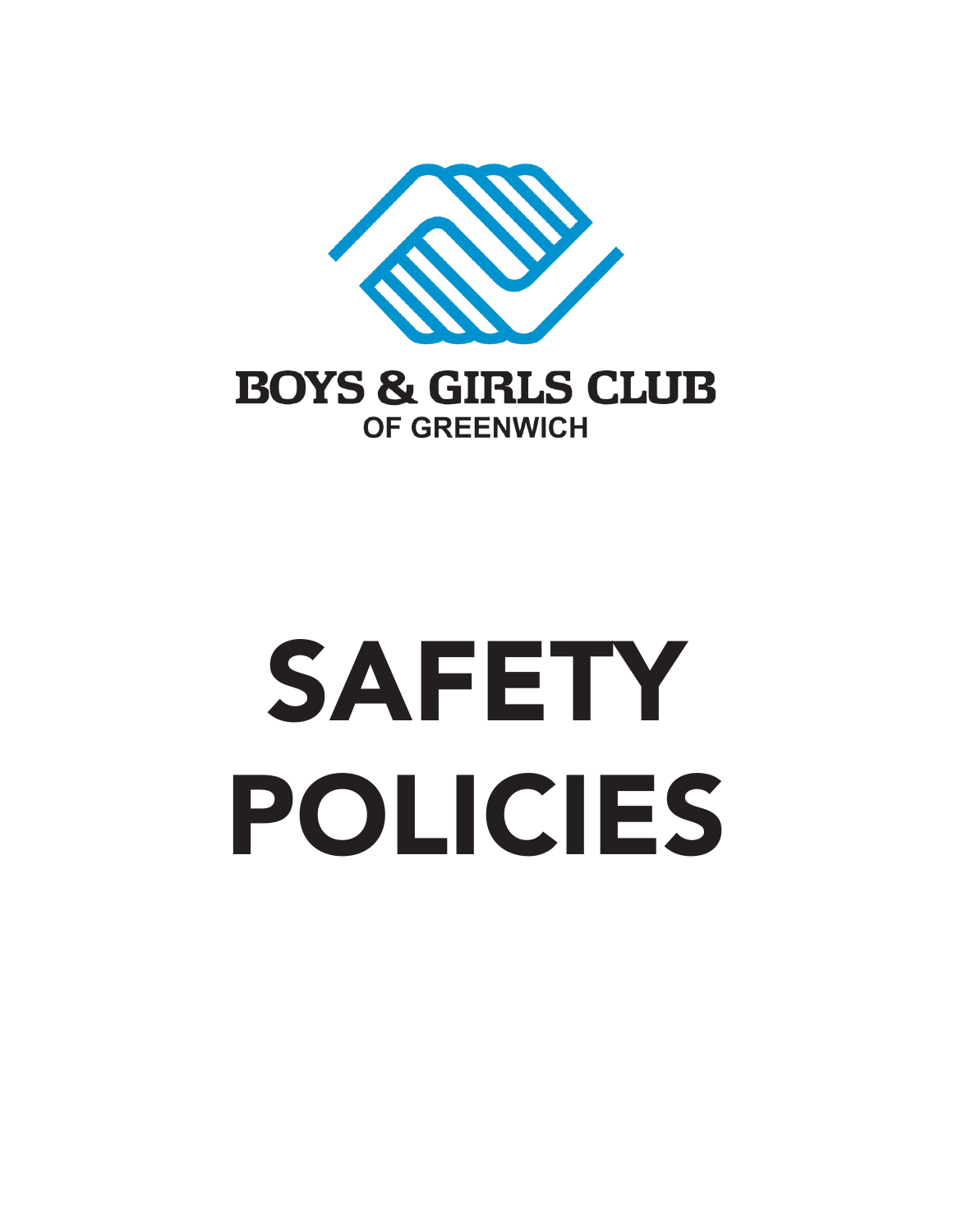

## **SCREENING AND ONBOARDING POLICY**

Boys & Girls Club of Greenwich is committed to selecting and retaining effective Staff and volunteers to serve our youth. As part of the selection process and in accordance with state background check regulations, background checks, and screening procedures are conducted in accordance with this policy.

## **BACKGROUND CHECKS**

Boys & Girls Club of Greenwich conducts criminal background checks of all employees, Board volunteers, and others who serve on a standing committee; and all other volunteers, including partners and minors, who have repetitive interactions with minors more than once a year.

Name-based record searches are used and the background check shall at a minimum:

- Verify the person's identity and legal aliases through verification of a social security number.
- Provide a national Sex Offender Registry search.
- Provide a comprehensive criminal search that includes a national search.
- Provide a comprehensive local criminal search that includes either a statewide or county level criminal search, depending on jurisdiction (a current list of jurisdictions can be found at www.bgca.net/childsafety).
- Include any additional background check criteria required by organizational policies, funding or licensing agencies, or required in the applicable jurisdiction, such as motor vehicle records, child abuse registry, or credit checks.

Such checks will be conducted prior to employment and at regular intervals not to exceed twelve months

All background check findings shall be considered when making employment or volunteer decisions, and the Boys & Girls Club of Greenwich will not employ potential staff or engage potential volunteers if such individual:

- a. Refuses to consent to a criminal background check.
- b. Makes a false statement in connection with such criminal background check.
- c. Is registered, or is required to be registered, on a state or national sex offender registry.
- d. Has been convicted of a felony consisting of:
	- 1. Murder
	- 2. Child abuse
	- 3. Domestic violence
	- 4. Abduction or human trafficking
	- 5. A crime involving rape or sexual assault
	- 6. Arson
	- 7. Weapons
	- 8. Physical assault or battery
	- 9. Drug possession, use, or distribution in the last five years
	- 10. Has been convicted of any misdemeanor or felony against children, including child pornography.

#### **INTERVIEWING**

Boys & Girls Club of Greenwich will conduct in-person interviews with every candidate for employment.

Approved By:  $9 \mu \rightarrow 7$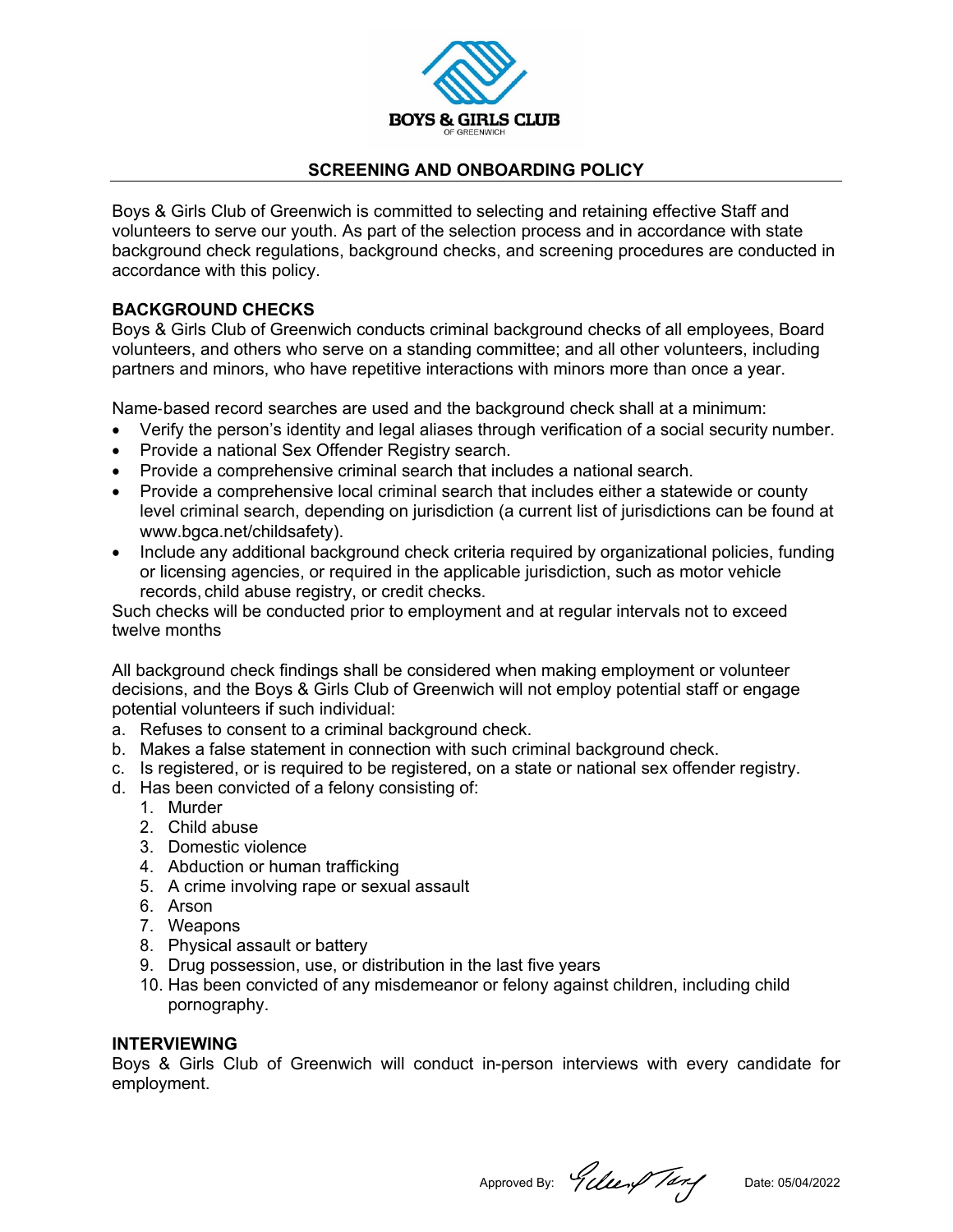

## **REFERENCE CHECKS**

Boys & Girls Club of Greenwich conducts reference checks on any candidate for employment. Should candidates for employment have previous experience with a Boys & Girls Club, information on the candidate's eligibility for rehire/volunteering must be obtained from all previous Boys & Girls Clubs for which the candidate worked prior to extending an offer for employment or volunteer service. Additionally, Boys & Girls Club of Greenwich can provide reference materials when asked by other Member Organizations.

# **STAFF ONBOARDING**

Upon offer of a position, each new Club employee shall receive and confirm in writing receipt of an up-to-date employee policies and procedures manual or handbook that, at a minimum, articulates current:

- Conditions of employment;
- Benefits, if eligible
- Rights and responsibilities of employees;
- Club safety policies; and
- Any other important employment-related information.

Before working with any Club members, all Staff at a minimum shall be given an orientation that includes an overview of the following:

- The organization's mission, goals, policies, and procedures and schedule.
- Job descriptions and performance standards for their position.
- The needs and other relevant characteristics of program participants, including cultural and socioeconomic characteristics.
- Personnel policies and procedures, including expectations regarding work hours and schedules, breaks and planning time, supervision, transportation, facilities, emergency operations, etc.; and
- Completion of the required Child Abuse Prevention Trainings approved by BGCA Timeline for Training

Approved By: *Giller Tary* Date: 05/04/2022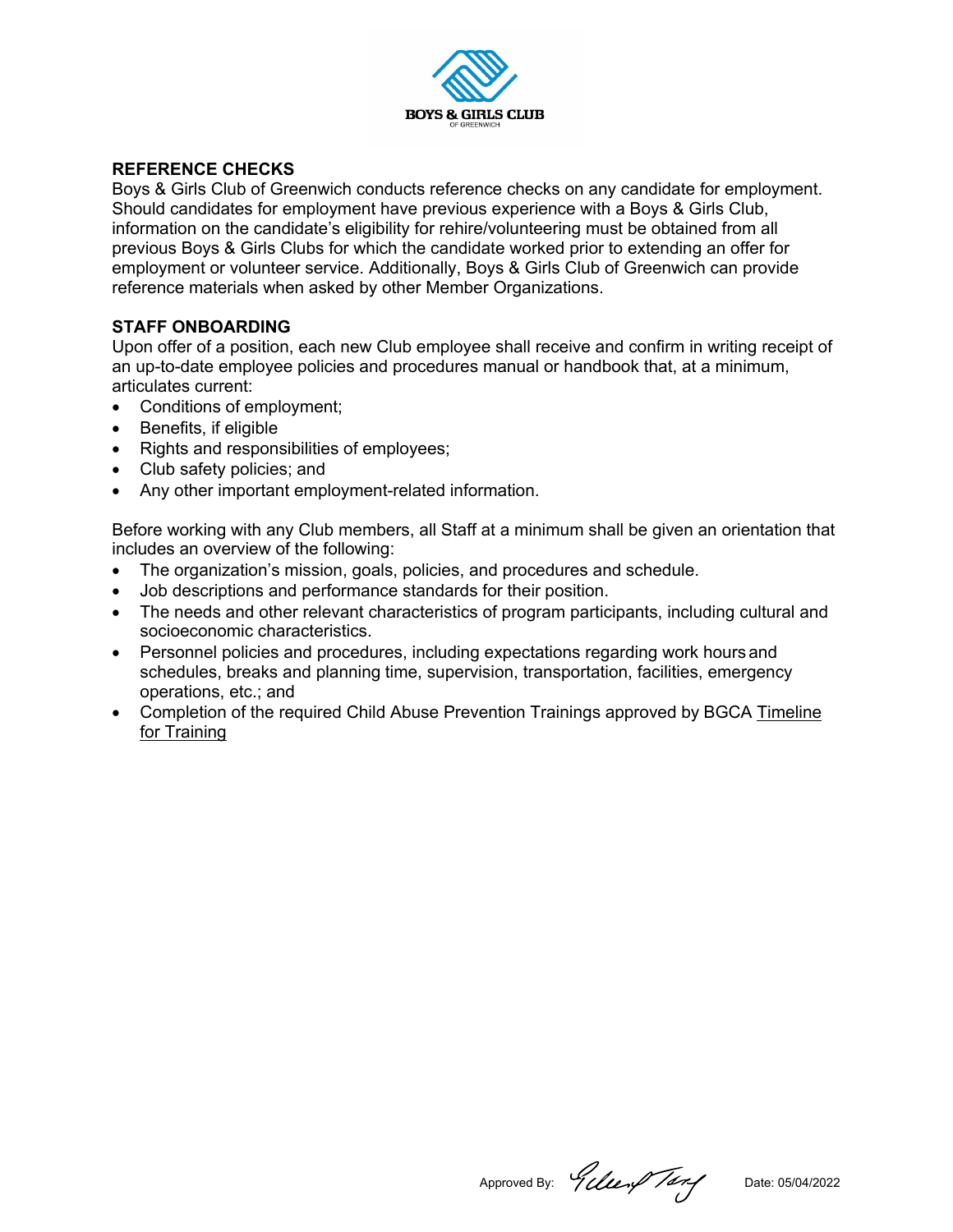

## **SUPERVISION AND FACILITIES POLICY**

## **SUPERVISION**

Boys and Girls Club of Greenwich is committed to providing a safe environment. All Club activities and program spaces shall always be under continuous supervision by sight or sound (for restroom supervision) by an appropriate adult Staff (aged 18 or over). To ensure appropriate supervision, Staff and volunteers:

- Discourage private one-on-one interaction on BGCG premises or at BGCG sponsored events whenever possible. One-on-one interaction between Members and Staff are only permitted if they are conducted at an observable and interruptible distance from another adult. Boys & Girls Club of Greenwich encourages a "Rule of Three" interaction, such as two Staff members and one Club member, or two Club members and one Staff member.
- Maintain appropriate supervision ratios not to exceed one Staff member for every twenty members.
- Notify Club leadership and/or submit written reports detailing supervisionissues, accidents, or critical incidents.

## **RESTROOM USAGE POLICY**

Boys & Girls Club of Greenwich is committed to providing a safe, clean environment and enforces the following restroom policy for Members, Staff, volunteers, and other adults:

- Trained Staff regularly check restroom areas, address inappropriate and overcrowding issues, and notify Club leadership should inappropriate behavior and/or conduct be observed or reported by anyone
- Document in writing the restroom conduct incident(s)
- Maintain separate Bathrooms for adults and Members
- $\bullet$  Limit number of Members using a bathroom at one time

## **LOCKER ROOM USAGE POLICY**

The Boys & Girls Club of Greenwich is committed to providing a safe environment and enforces the following Locker Room Policies:

- Locker Rooms are intended for members, Staff, and volunteer use only.
- Individuals use the locker room that is consistent with their gender identity.
- Staff are positioned in the locker rooms for supervision.
- The use of audio or video recording devices (including cell phones) is prohibited in the locker room.
- Adherence to all codes of conduct set forth by Boys & Girls Club of Greenwich.
- Staff must notify Club leadership should inappropriate behavior and/or conduct be observed or reported by anyone.

## **ENTRANCE AND EXIT CONTROL**

All facility entries and exits shall be locked unless they are being monitored by paid adult Staff. When the door is locked, the receptionist and Main office have the ability to view visitors to the building, speak with them by intercom, and permit or deny entry using a buzzer system.

Approved By: *Giller Tary* Date: 05/04/2022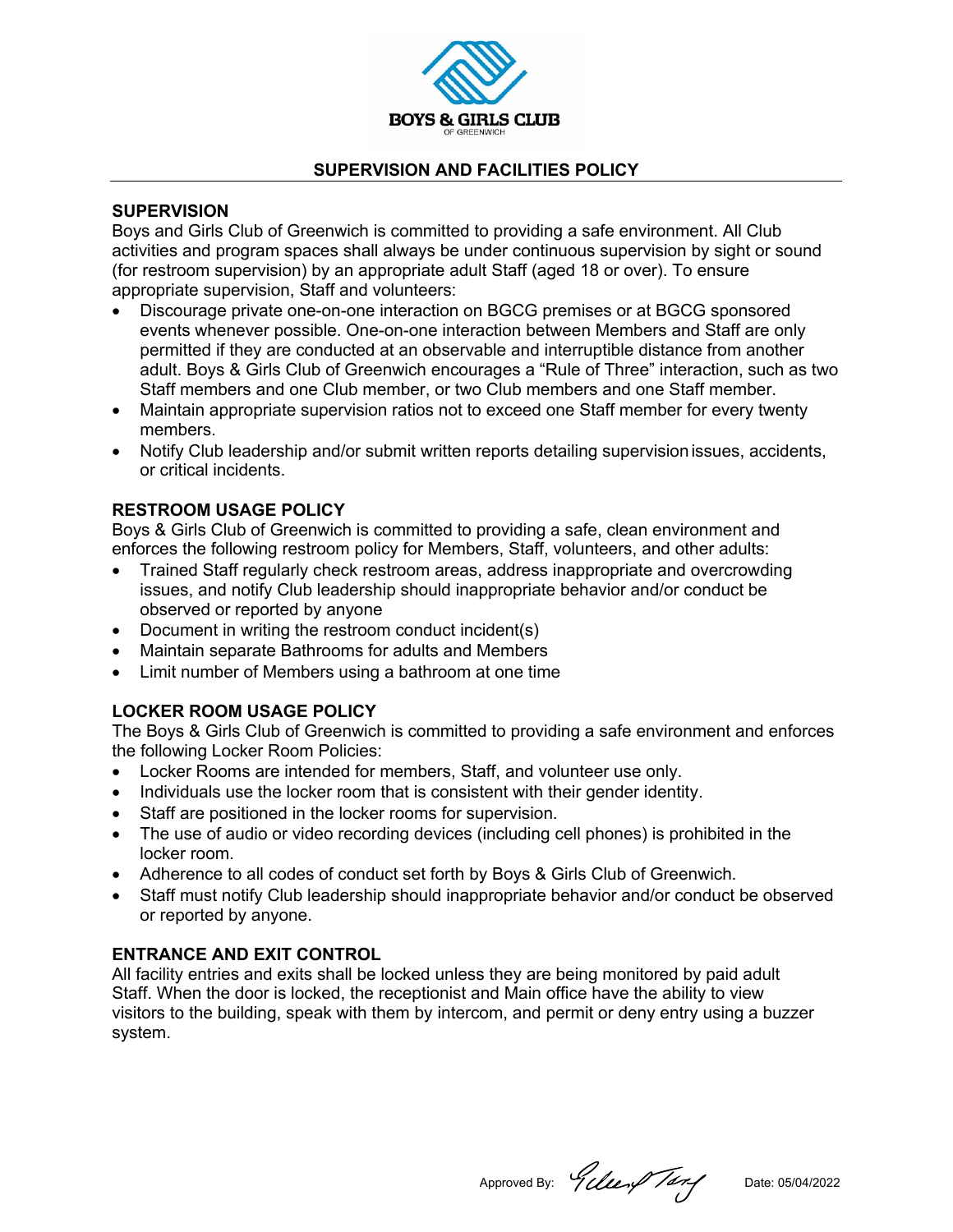

All visitors and members to the building are recorded. Members are tracked with a database system and a card key check-in system. Visitors are signed into a visitor log.

Only designated adult Staff (18 or over) shall be authorized to possess keys and/or badges to open any facility. There is a record of keys distributed to Staff in order to track and control who has access to the building. There are graded key systems that prohibit entry to specific areas without special keys

## **FACILITY CONDITION**

Interior and exterior spaces, hallways, stairs, and stairways shall be monitored, maintained, well-lit, clean, and free of hazards and obstructions. All storage closets and other unused spaces are to be locked during operational hours to the extent feasible.

Damages to facilities shall be repaired in a reasonable manner. Club leadership shall determine whether temporary or permanent closure of the facility may be required. Any damage to a facility that results in an incident deemed critical to the organization shall be reported to the appropriate authorities as a critical incident.

Approved By: *Gillen Tang* Date: 05/04/2022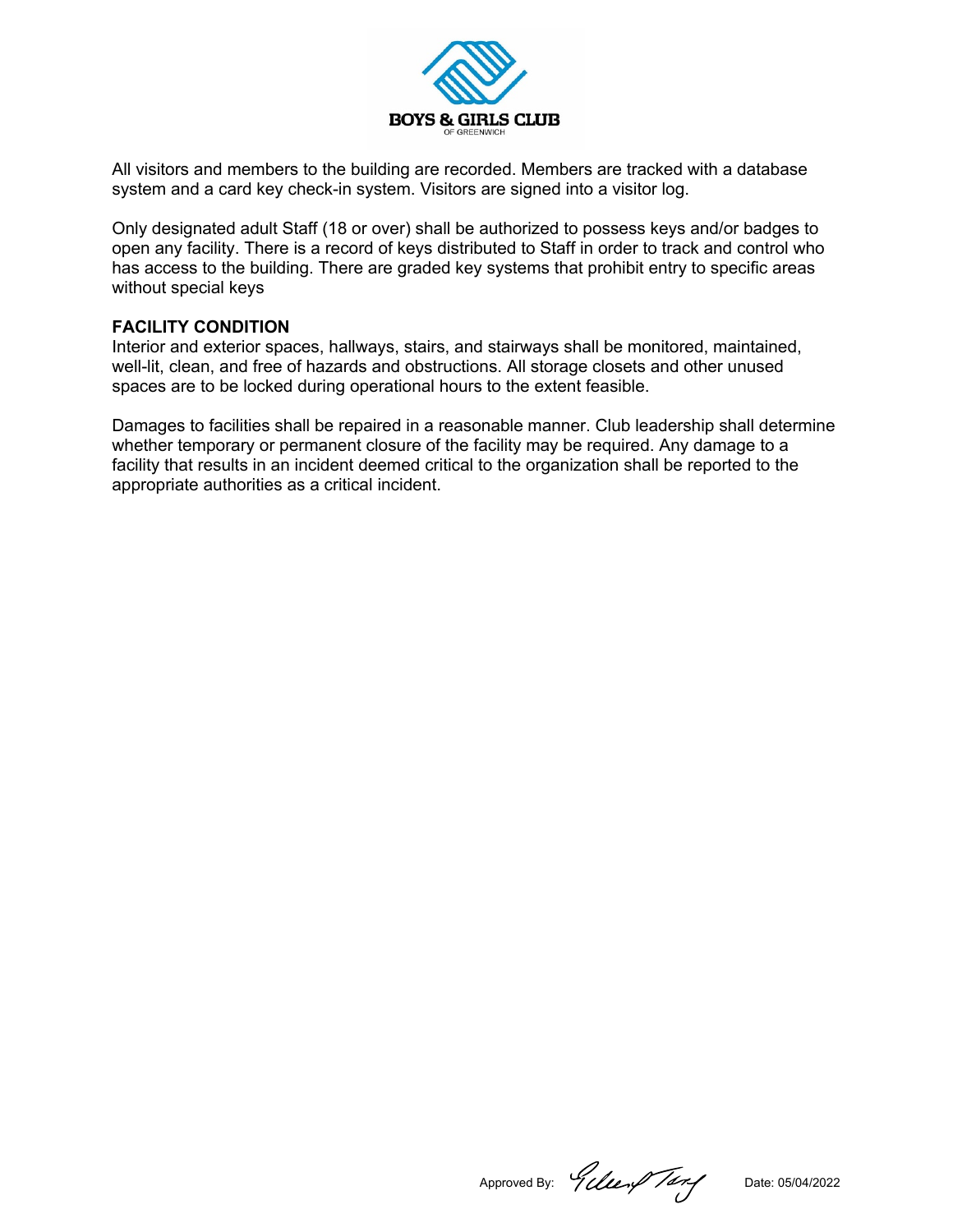

## **CLUB MEMBER TECHNOLOGY USE POLICY**

The use of the BGCG's IT resources is a privilege, not a right, granted to Club Members primarily for the enhancement of educational opportunities

## **CLUB MEMBER USAGE**

Before a Member will be allowed to use Club technology equipment or their personal device, their parent/guardian will need to read and sign the Technology Acceptable Use Policy and return it to the Club. Under the Technology Acceptable Use Policy, the following relevant principles shall apply:

- Club devices shall include any and all Club-owned existing and/or emerging technologies and devices that can take photographs, play and record audio or video, input text, upload and download content and/or media, and transmit or receive messages or images.
- Personally-owned devices shall include any and all Member-owned existing and/or emerging technologies and devices that can take photographs, play and record audio or video, input text, upload and download content and/or media, and transmit or receive messages or images.
- Club purposes shall include program activities, career development, communication with experts and/or Club peer Members, homework, and Club activities. Members are expected to act responsibly and thoughtfully when using technology resources. Members bear the burden of responsibility to inquire with Staff when they are unsure of the permissibility of a particular use of technology prior to engaging in its use.
- *Authorized use*: Club devices and personally-owned devices are permitted for use during approved Club times for Club purposes and in approved locations only. The Club prohibits the use of Club devices or personally-owned devices in locker rooms, restrooms, and other areas where there is an expectation of privacy
- *Appropriate use*: Members may not use any technology to harass, threaten, demean, humiliate, intimidate, embarrass, or annoy their peers or others in their community. Any inappropriate use of a Club or personally-owned device, as determined by Club Staff, can lead to disciplinary action including but not limited to confiscation of the device, immediate suspension from the Club, termination of Membership, or other disciplinary actions determined to be appropriate to the Club's existing conduct policy, disciplinary policies including, if applicable, referral to local law enforcement.

## **CLUB-OWNED DEVICES MONITORING AND INSPECTION**

Boys & Girls Club of Greenwich reserves the right to monitor, inspect, audit, intercept, access, copy, review files and all data stored on the Boys & Girls Club of Greenwich's computers, servers, and email systems, as security considerations warrant, with or without employee notice. The use of a password by a user does not restrict the BGCG's legal right to access electronic communications. While BGCG does not regularly monitor or censor electronic communications, users of its E-resources should have no expectation of privacy in their email, data files or on their Internet usage. Accordingly, all users must ensure that their electronic communications are appropriate, lawful and in compliance with the provisions in this policy.

Approved By:  $9 \mu \rightarrow 7$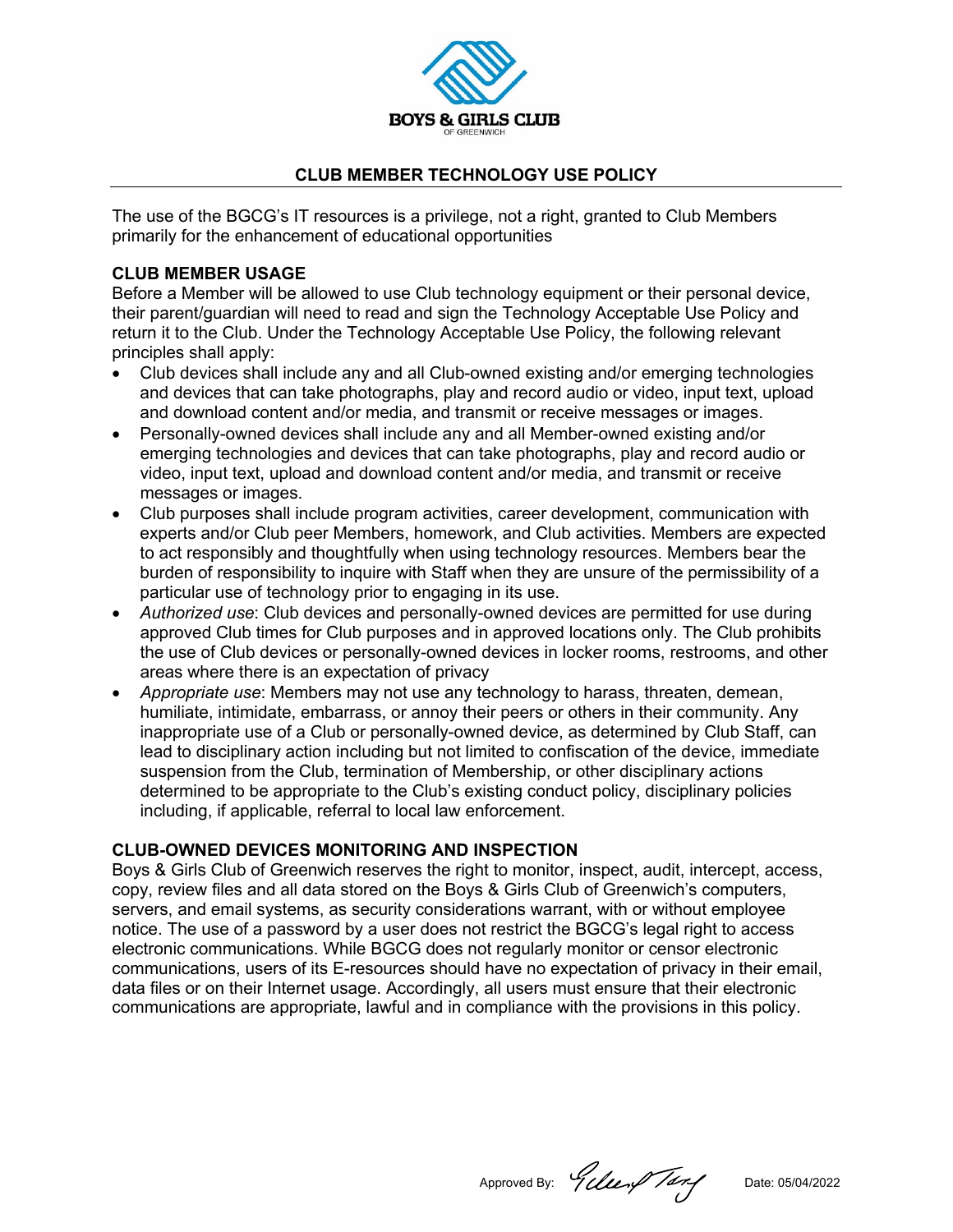

# **PERSONALLY-OWNED DEVICE MONITORING AND INSPECTION**

Boys & Girls Club of Greenwich reserves the right to monitor, inspect, and review any personally-owned device that is brought to the Club. Parents/guardians will be notified before such an inspection takes place and may be present, at their choice, during the inspection. Parents/guardians may refuse to allow such inspections. If so, the Member may be barred from bringing personally-owned devices to the Club in the future.

## **LOSS AND DAMAGE**

Members are responsible for keeping devices with them at all times. Staff are not responsible for the security and condition of the Member's personal device. Furthermore, the Club is not liable for the loss, damage, misuse, or theft of any personally-owned device brought to the Club. Members must be aware of the appropriateness of communications when using Club or personally-owned devices. Inappropriate communication is prohibited in any public or private messages, as well as material posted online. Inappropriate communication includes but is not limited to the following:

- Obscene, profane, lewd, vulgar, rude, inflammatory, threatening, or disrespectful language orimages typed, posted, or spoken by Members.
- Information that could cause damage to an individual or the Club community or create the danger of disruption of the Club environment.
- Personal attacks, including prejudicial or discriminatory attacks.
- Harassment (persistently acting in a manner that distresses or annoys another person) or stalking of others.
- Knowingly or recklessly posting false or defamatory information about a person or organization.
- Communication that promotes the destruction of property, including the acquisition or creation of weapons or other destructive devices.

If a Member is told to stop sending communications, that Member must cease the activity immediately.

# **PARENTAL NOTIFICATION AND RESPONSIBILITY**

While Boys & Girls Club of Greenwich's Technology Acceptable Use Policy restricts the access of inappropriate material, supervision of internet usage might not always be possible. Due to the wide range of material available on the internet, some material might not fit the particular values of Members and/or their families. Because of this, it is not considered practical for the Boys & Girls Club of Greenwich to monitor and enforce a wide range of social values in student use of the internet. If parents/guardians do not want Members to access information beyond the scope of the Technology Acceptable Use Policy, they should instruct Members not to access such materials.

## **DIGITAL CITIZENSHIP**

Club Members shall conduct themselves online in a manner that is aligned with Boys & Girls Club of Greenwich's Code of Conduct. The same rules and guidelines Members are expected to follow offline (i.e., in the real world) shall also be followed when online. Should a Member behave online in a manner that violates Boys & Girls Club of Greenwich's Code of Conduct, that Member shall face the same discipline policy and actions they would if their behavior had happened within the physical Club environment.

Approved By:  $9 \mu \rightarrow 7$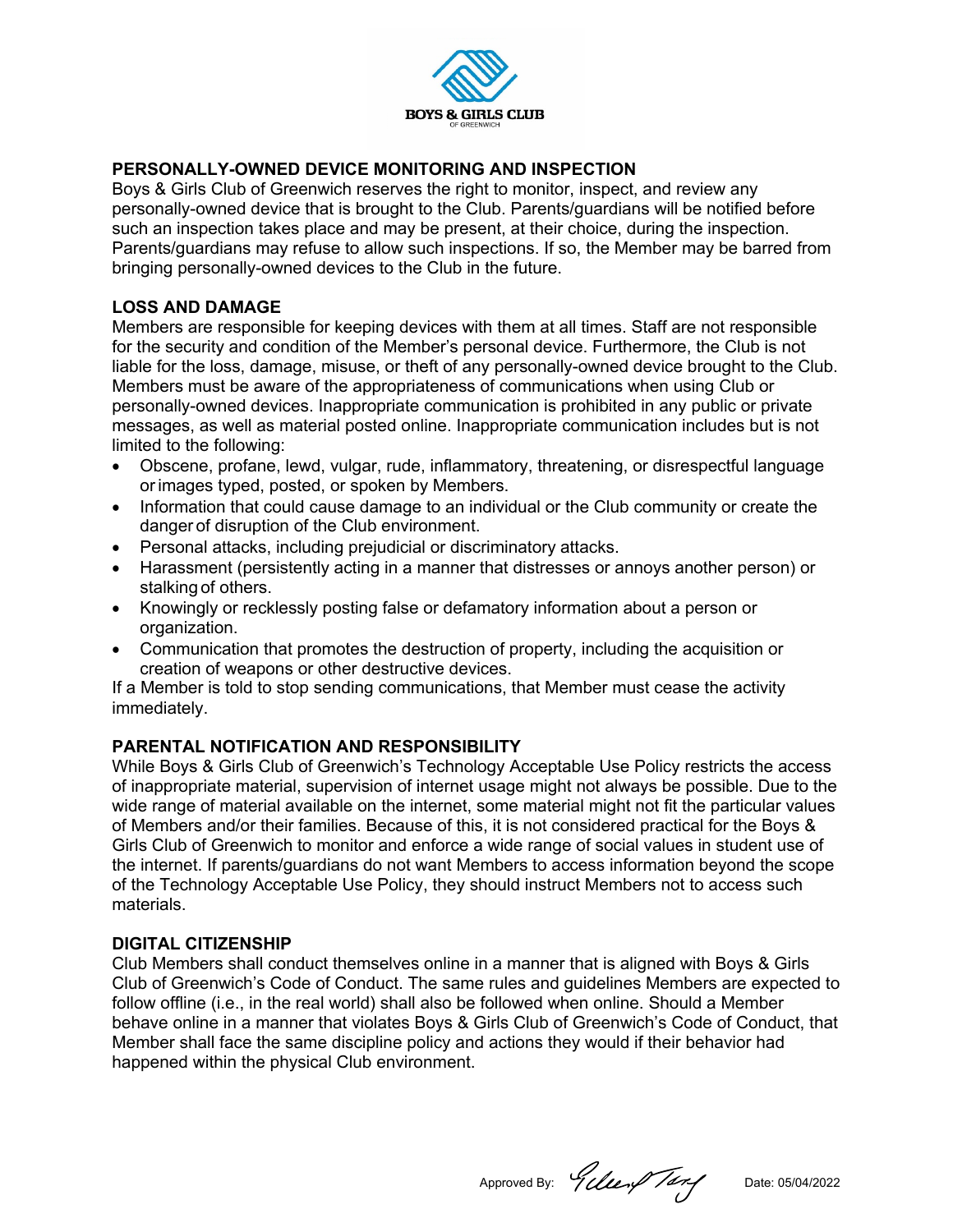

# **CLUB-OWNED-AND-OPERATED TECHNOLOGY**

Members are expected to follow the same rules and guidelines when using Club-owned technology. Club technology and systems are the property of the Club, are intended to be used for Club purposes and are to be used during approved times with appropriate supervision. Club Members shall never access or use Club technology or systems without prior approval.

Approved By: *Gillen Tang* Date: 05/04/2022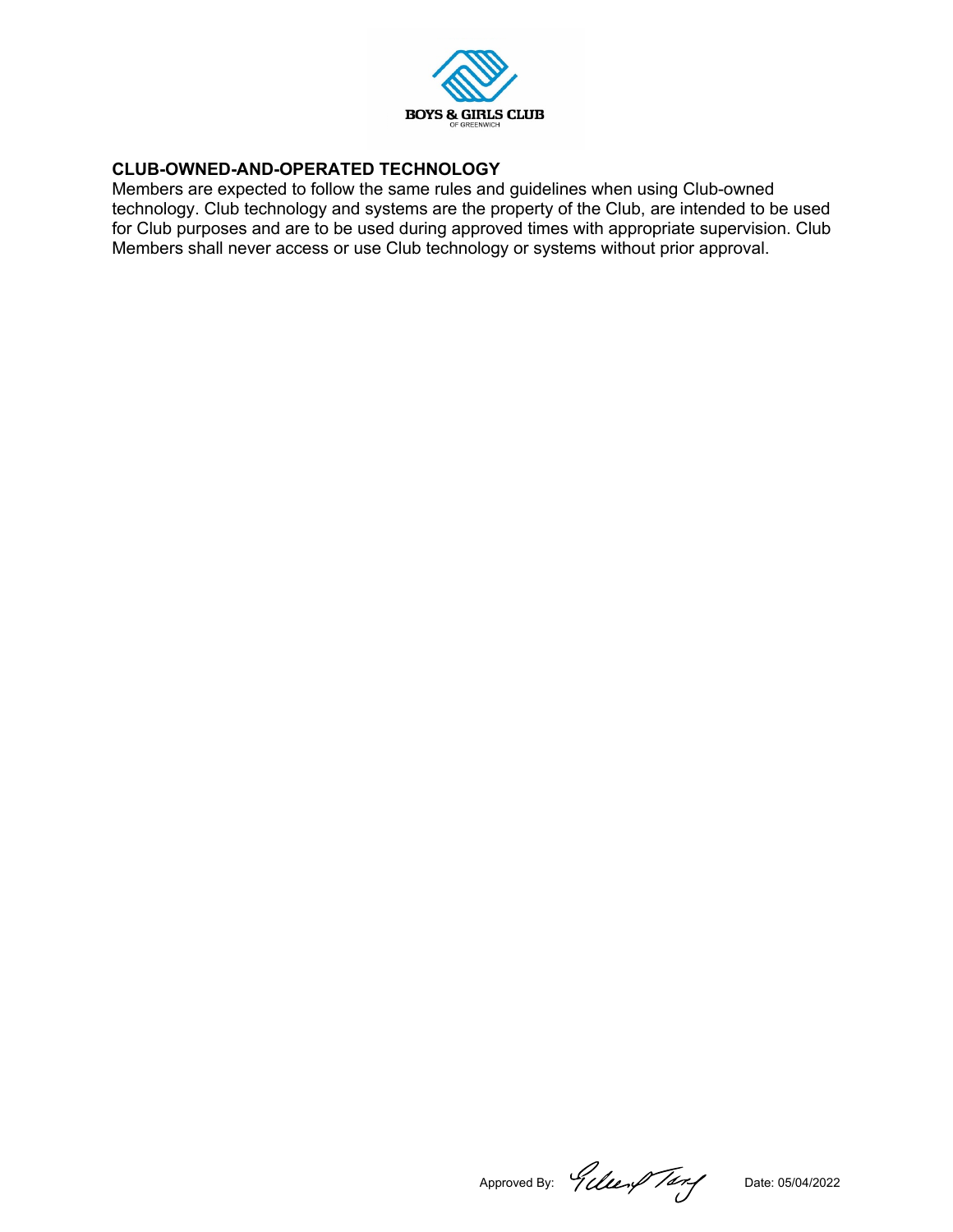

## **STAFF & VOLUNTEER TECHNOLOGY USE POLICY**

Boys & Girls Club of Greenwich (BGCG) is committed to providing safe use of technology and online safety for Members, Staff and volunteers. The acceptable use policy provides the framework for those safety practices and procedures.

The use of BGCG's I.T. resources is a privilege, not a right, granted to employees primarily for the enhancement of job-related functions. Employees may have limited access to BGCG's voicemail, electronic mail systems, and electronic communications equipment, including the internet, for minimal personal use. BGCG's voicemail, electronic mail systems or electronic equipment, including the internet, shall not be used for messages or communications that are not consistent with the purpose of the Club or for which it stands.

Before a Staff member can use Club technology equipment or a personal device, they shall read and sign the Technology Acceptable Use policy and return it to the Club. Under the Technology Acceptable Use policy, the following relevant principles shall apply:

- Club devices shall include any and all Club-owned existing and/or emerging technologies and devices that can take photographs, play and record audio or video, input text, upload and download content and/or media, and transmit or receive messages or images.
- Personally-owned devices shall include any and all Staff-owned existing and/or emerging technologies and devices that can take photographs, play and record audio or video, input text, upload and download content and/or media, and transmit or receive messages or images.
- Club Purposes include but are not limited to the delivery of program activities, accessing sanctioned training or career development opportunities, communication with experts and/or authorized Club staff and for Club purposes or management of other Club activities, such as member check-in or incident reporting. Staff are expected to act responsibly and thoughtfully when using technology resources. Staff bear the burden of responsibility to ask their supervisor when they aren't sure of the permissibility of a particular use of technology prior to engaging in that use.
- *Authorized use*: Personally-owned devices are permitted for use during approved Club times for Club purposes and in approved locations only. The Club expressly prohibits the use of personally-owned devices in locker rooms, restrooms, and other areas where there is an expectation of privacy.
- *Appropriate use*: Staff may not use any technology to harass, threaten, demean, humiliate, intimidate, embarrass, or annoy their peers or others in their community. Any inappropriate use of a personally owned device, as determined by a supervisor, can lead to disciplinary action including but not limited to confiscation of the device, immediate suspension from the Club, termination of employment or volunteer assignment, or other disciplinary actions determined to be appropriate to the Club's existing disciplinary policies including, if applicable, referral to local law enforcement.

Approved By: *Gillen Tary* Date: 05/04/2022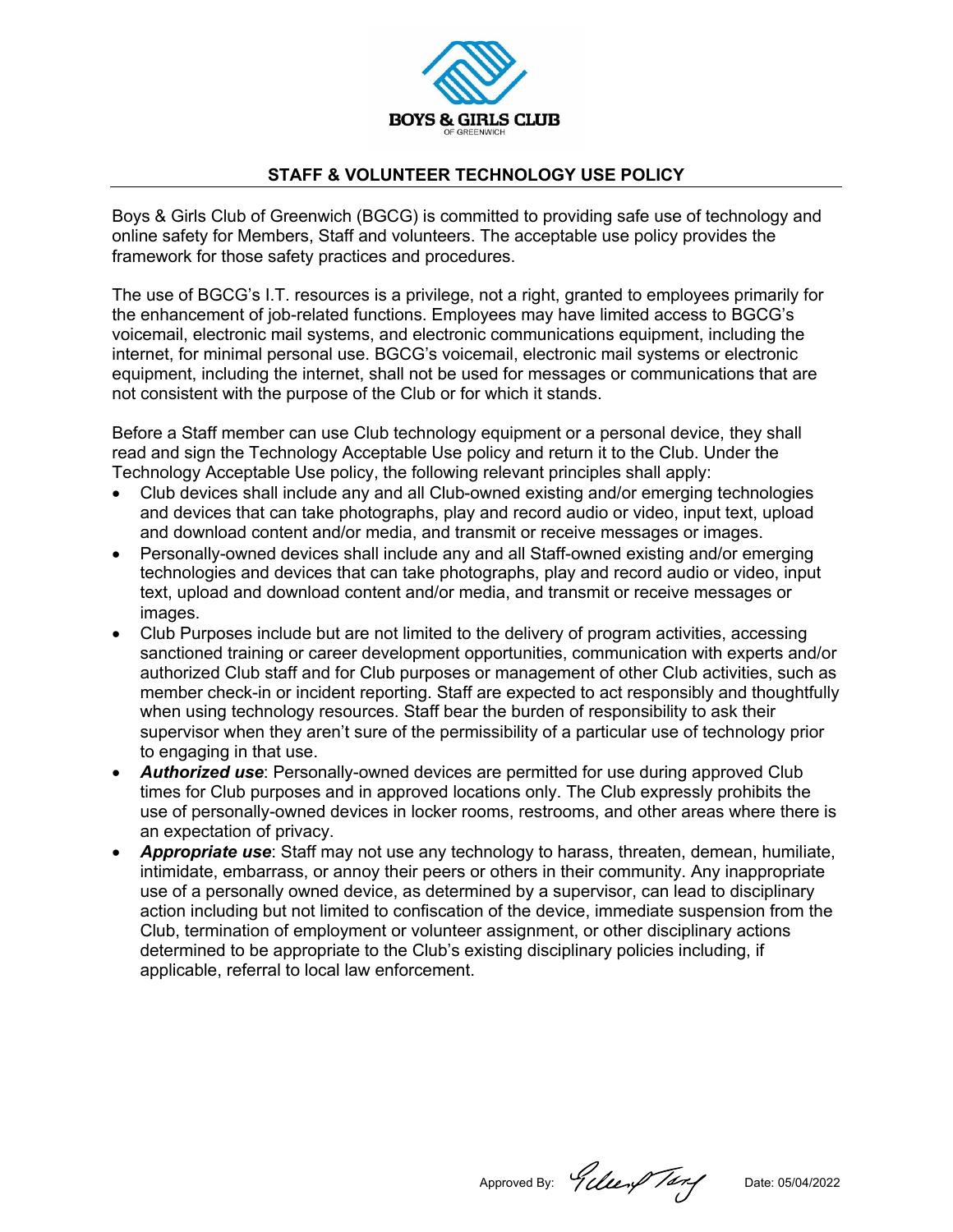

- *Inappropriate use* includes but is not limited to:
	- $\circ$  Obscene, profane, lewd, vulgar, rude, inflammatory, threatening or sexual content, or disrespectful language or images typed, posted, or spoken by Staff or members.
	- o Information that could cause conflict;
	- o Personal attacks, including prejudicial or discriminatory attacks;
	- $\circ$  Harassment (persistently acting in a manner that distresses or annoys another person) or stalking others;
	- o Knowingly or recklessly posting false or defamatory information about a person or organization;
	- $\circ$  Communication that promotes the destruction of property, including the acquisition or creation of weapons or other destructive devices; and
	- $\circ$  Knowingly or recklessly posting false or defamatory information about a person.

## **CYBERBULLYING**

Staff may not use any technology to harass, threaten, demean, humiliate, intimidate, embarrass, or annoy others. This behavior is cyberbullying, which is defined as bullying that takes place using existing or emerging technologies and devices. Any cyberbullying that is determined to disrupt the safety and/or well-being of the Club, Club staff, Club members or community is subject to disciplinary action.

Examples of cyberbullying include, but are not limited to:

- Harassing, threatening or hurtful text messages, emails or comments on social media;
- Rumors sent by email or posted on social networking sites; and
- Embarrassing pictures, videos, websites or fake profiles.

If a staff member is told to stop sending communications, he/she must cease the activity immediately. Staff must be aware of the appropriateness of communications when using Club or personally-owned devices. Inappropriate communication is prohibited in any public or private messages, as well as material posted online.

## **CLUB-OWNED DEVICES MONITORING AND INSPECTION**

Boys & Girls Club of Greenwich reserves the right to monitor, inspect, audit, intercept, access, copy, review files and all data stored on Boys & Girls Club of Greenwich's computers, servers, and email systems as security considerations warrant, with or without employee notice. The use of a password by a user does not restrict Boys & Girls Club of Greenwich's legal right to access electronic communications. While Boys & Girls Club of Greenwich does not regularly monitor or censor electronic communications, users of its e-resources should have no expectation of privacy in their email, data files, or Internet usage. Accordingly, all users must ensure that their electronic communications are appropriate, lawful, and in compliance with the provisions in this policy.

Approved By: *Gillen Tary* Date: 05/04/2022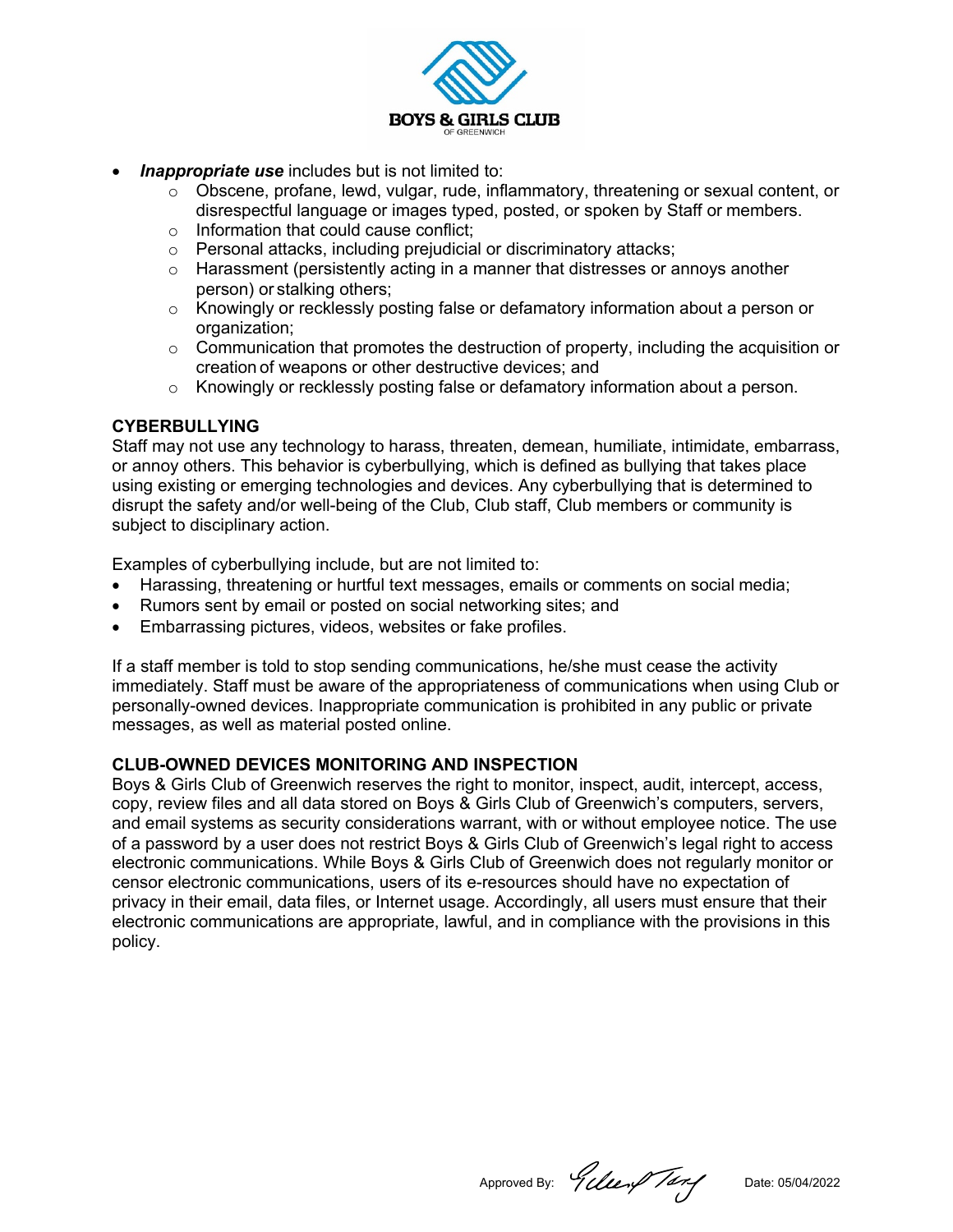

## **PERSONALLY-OWNED DEVICE MONITORING AND INSPECTION**

Boys & Girls Club of Greenwich reserves the right to monitor, inspect, audit, intercept, access, and review a personally-owned device that is brought to the Club. Staff may refuse to allow such inspections. If so, the Staff member may face disciplinary action up to and including termination. Any inappropriate or unauthorized use of a personally-owned device, as determined by a supervisor, can lead to disciplinary action including but not limited to confiscation of the device, immediate suspension from the Club, termination of employment or volunteer assignment, or other disciplinary actions determined to be appropriate to the Club's existing disciplinary policies, including, if applicable, referral to local law enforcement.

## **LOSS AND DAMAGE**

Staff are responsible for keeping devices with them at all times. Supervisors and the Club at large are not responsible for the security and condition of the Staff member's personal device. Furthermore, the Club is not liable for the loss, damage, misuse, or theft of any personally-owned device brought to the Club.

#### **COMMUNICATION WITH CLUB MEMBERS**

Staff may never use personal devices to communicate directly with a single Club member. Proper protocol dictates that all communication between Staff and Club members must include an additional Staff member and at least two Club members. This also includes overnight events such as Keystone Conferences and the Youth of the Year event.

#### **PASSWORD AND ACCESS**

To prevent unauthorized access, devices must lock themselves and require authentication using appropriately strong passwords and other features available on the device. Staff and volunteers may not attempt to gain unauthorized access to the Club's network or to any other computer system through the Club's network. This includes attempting to log in through another person's account or accessing another person's files. Staff and volunteers may not use the Club's network to engage in any illegal act, including but not limited to arranging for the purchase or sale of alcohol, tobacco, or other drugs; engaging in criminal activity, or threatening the safety of another person. Staff and volunteers may not make deliberate attempts to disrupt the computer system or destroy data by spreading computer viruses.

Approved By: *Giller Tary* Date: 05/04/2022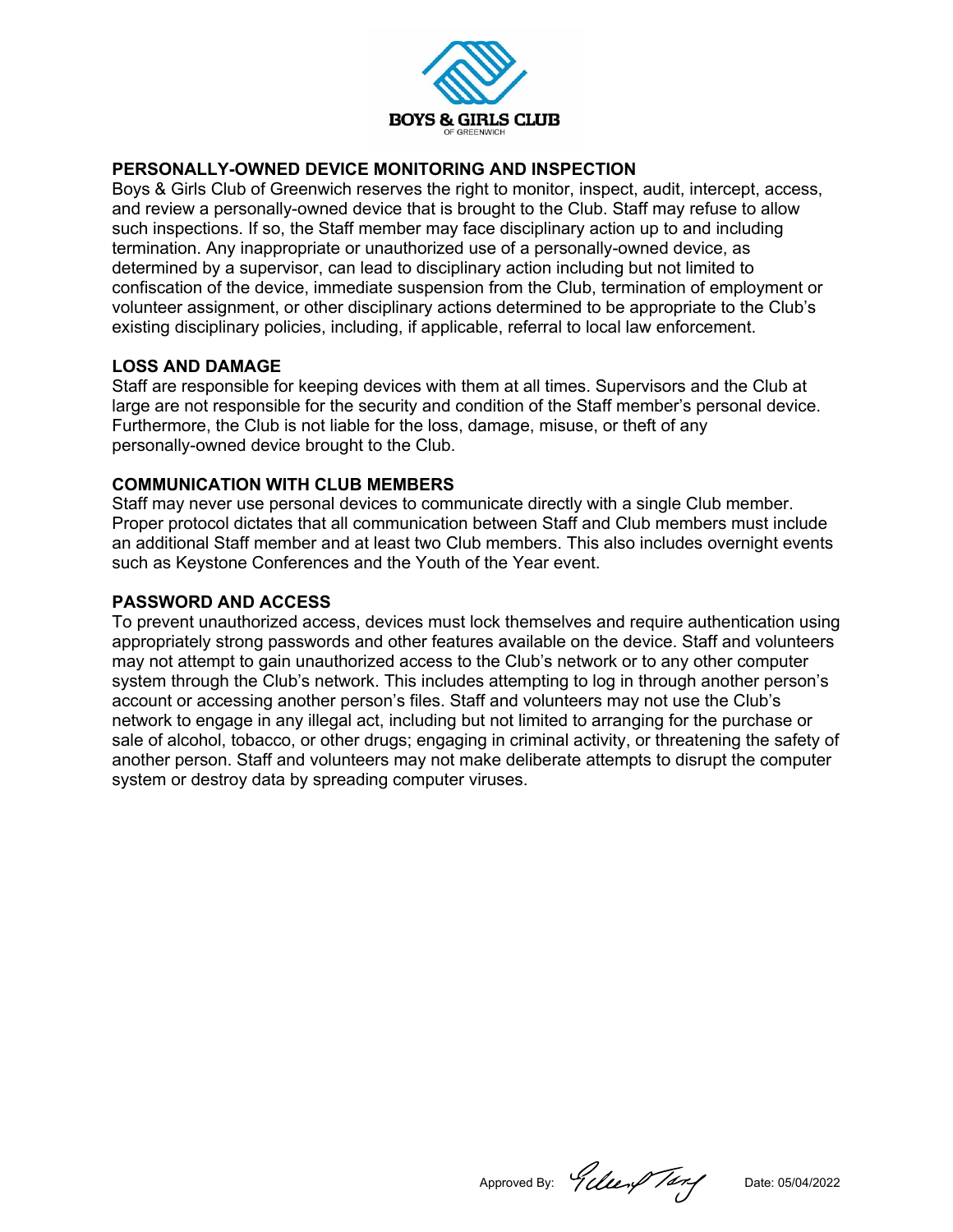

## **INCIDENT MANAGEMENT POLICY**

Clear reporting policies and procedures are an important element in responding to incidents that might occur at the Clubhouse or Camp Simmons. Staff and volunteers must at a minimum immediately report and document all safety incidents that might affect Staff, volunteers, members and others who visit BGCG sites.

## **GENERAL INCIDENT DESCRIPTION**

Safety incidents can include but are not limited to:

- Inappropriate activity between adults (18 and over) and youth;
- Inappropriate activity between multiple youth;
- Allegations of abuse;
- Bullying behavior;
- Inappropriate electronic communications between Staff, adults (18 or over) and youth;
- Minor and major medical emergencies;
- Accidents, including slips and falls;
- Threats made by or against staff, volunteers and/or members;
- Physical assaults and iniuries, including fights:
- Missing children;
- Criminal activity, including theft and robbery; and
- Other incidents as deemed appropriate by Club leadership.

Safety incidents include those that occur during Club programs, on Club premises, and/or during a Club-affiliated program or trip.

#### **INTERNAL INCIDENT REPORTING**

Any employee or volunteer who becomes aware of an incident, as defined in this policy, a report shall be made and the incident submitted to Club leadership.

The following information shall be included on an Incident Report:

- Date and location
- Incident details (if applicable)
- Witnesses and contact information
- Names of all involved (youth and Staff if applicable)
- All notifications made (first responders, parents, leadership, etc.)

## **EXTERNAL INCIDENT REPORTING**

Boys & Girls Club of Greenwich follows all applicable mandated reporting statutes and regulations and all applicable federal, state, and local laws (including those around licensing, for licensed organizations) for the protection and safety of youth. Types of incidents reported include but are not limited to:

- Inappropriate activity between Staff, adults (18 or over) and youth;
- Inappropriate activity between multiple youth;
- Allegations of child abuse;
- Any form of child pornography;
- Criminal activity, including assault, theft and robbery; or
- Children missing from the premises.

Approved By:  $9 \mu \rightarrow 1$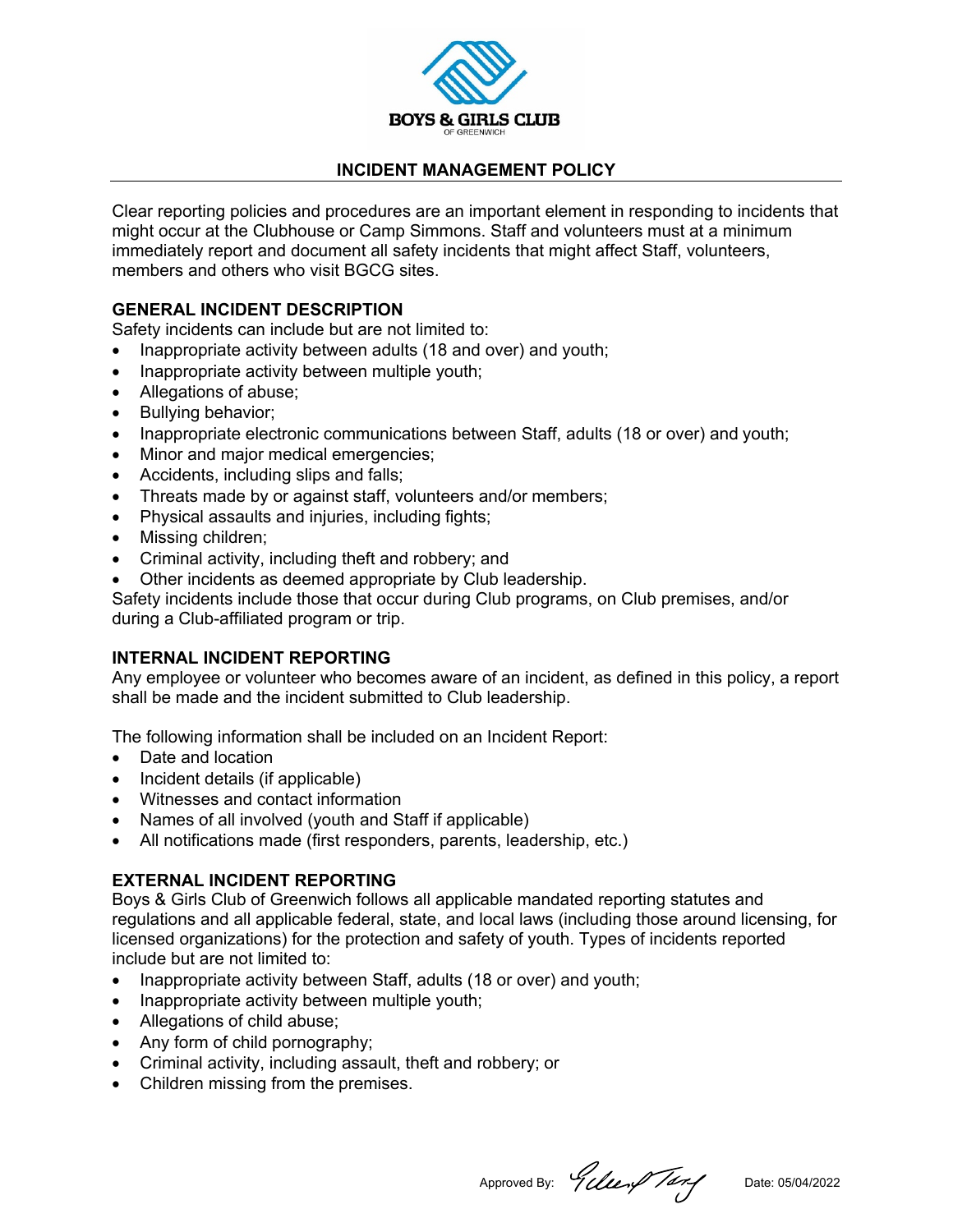

## **INCIDENT INVESTIGATION**

Boys & Girls Club of Greenwich takes all incidents seriously and is committed to supporting external investigations of all reported incidents and allegations or internal investigations by the Safety Committee when not an externally reportable incident.

Federal, state, and local criminal and/or mandated child abuse reporting laws must be complied with before any consideration of an internal investigation. The internal investigation should never be viewed as a substitute for a required criminal or child protective services investigation. In the event that an incident involves an allegation against a Staff member, volunteer, or Club member, the Club can/shall suspend that individual immediately and maintain the suspension throughout the course of the investigation.

# **BGCA CRITICAL INCIDENT REPORTING**

Each Member Organization shall immediately report any allegation of abuse or potential criminal matter to law enforcement. In addition, each Member Organization shall report the following critical incidents to BGCA within 24 hours:

- a. Any instance or allegation of child abuse, including physical, emotional, or sexual abuse; sexual misconduct or exploitation (Club-related or not) against any child by a current employee or volunteer; or any Club-related instance by a former employee or volunteer.
- b. Any instance or allegation of child abuse, including physical, emotional, or sexual abuse; or sexual misconduct or exploitation by a youth towards another youth at a Club site or during a Club-sponsored activity.
- c. Any child who might have been abducted or reported missing from a Club site or Club-sponsored activity.
- d. Any major medical emergency involving a child, Staff member, or volunteer at a Club site or during a Club-sponsored activity leading to extended hospitalization, permanent injury, or death; or a mental health crisis with a child requiring outside care.
- e. Any instance or allegation of abuse, including physical, emotional, or sexual abuse, sexual misconduct, harassment, or exploitation (Club-related or not) involving any staff member; or any Club-related instance or allegation of abuse, including physical, emotional, or sexual abuse, sexual misconduct, harassment, or exploitation against a volunteer or visitor.
- f. Any failure to comply with requirements set forth by childcare licensing agencies or organizations.
- g. Any known or suspected felony-level criminal act committed at a Club site or during a Club-sponsored activity.
- h. Any misappropriation of organizational funds in the amount of \$10,000 or greater, or any amount of federal funds.
- i. Any criminal or civil legal action involving the organization, its employees, or volunteers, as well asany changes in the status of an open organization-related legal action.
- j. Negative media attention that could compromise the reputation of the Member Organization orthe Boys & Girls Clubs of America brand.
- k. Any other incident deemed critical by the Member Organization.

Failure to report safety incidents to Boys & Girls Clubs of America could result in a funding hold or the organization being placed on provisional status.

Approved By:  $9 \mu \rightarrow 7$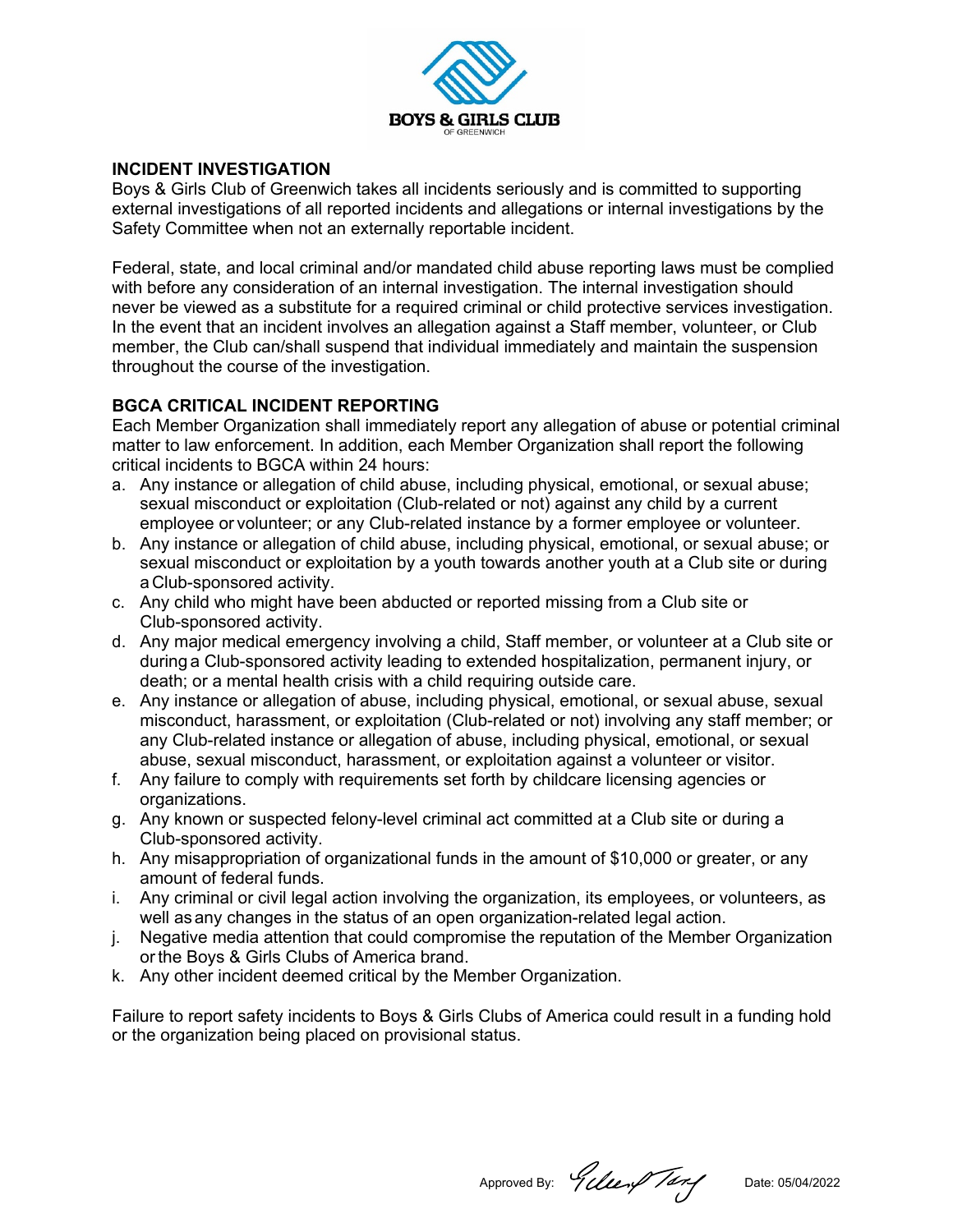

#### **DRUG AND ALCOHOL FREE WORKPLACE (included in the BGCG Employee Handbook)**

## **DRUG-FREE WORKPLACE**

The Club does not tolerate employees being under the influence of or using drugs or alcohol while at work or conducting the Club's business. It is the policy of the Club to take appropriate action to provide a workplace free of drugs and to take appropriate action to ensure alcohol or drug use does not jeopardize the success of its operations, nor otherwise affect the Club, its employees, or its members. To this end, the following rules of conduct apply:

- The use, sale, attempted sale, manufacture, purchase, attempted purchase, possession, or transfer of an illegal drug while on Club property, in the Club's vehicles, or during times when the employee is being compensated to perform Club business is a gross violation of Club rules and will result in termination of employment.
- The unauthorized consumption of alcohol or the possession of unsealed alcoholic products on Club property or in Club vehicles is a violation of Club rules and will result in disciplinary action up to and including termination of employment.
- Being under the influence or subject to the effects of alcohol or drugs on Club property, in Club vehicles or during times when the employee is being compensated to perform Club business is a violation of Club rules and will result in disciplinary action, up to and including termination of employment. In addition, misconduct, which results from an employee being subject to the effect of alcohol or illegal drugs (e.g., insubordination, unacceptable performance, excessive absenteeism, and inefficiency, etc.), may lead to disciplinary action being taken.
- Whenever the use of legal drugs may present a safety risk to the employee or others, the employee is required to report such drug use to their manager so that proper precautions can be taken.
- Any employee who is convicted under any criminal drug statute for a violation occurring in the workplace must immediately notify their manager.

## **TESTING**

To support enforcement of this policy, the Club may test all applicants who become final candidates for employment for drug and alcohol use, may deny employment on the basis of a positive and properly confirmed test, or on the basis of an applicant's refusal to submit to, or efforts to tamper with, such test. An applicant will be informed, in writing, at the time of application, of the Club's intent to conduct such tests. An applicant may be denied employment on the basis of a positive test that has been confirmed once by an independent laboratory test and after the applicant has been given a copy of the positive test result.

The Club may also test employees for drug and alcohol use when the Club has a reasonable suspicion that an employee is under the influence of drugs or alcohol. Generally, reasonable suspicion means, but is not limited to, direct, individualized observation by a trained supervisor of: employee use; aberrant behavior by an employee while at work; a noticeable or substantial change in work performance; or physical symptoms or manifestations of being under the influence of controlled substances or alcohol.

To assist employees in understanding this policy, all employees should feel free to contact the CEO with any questions or concerns they may have.

Approved By:  $9 \mu \rightarrow 7$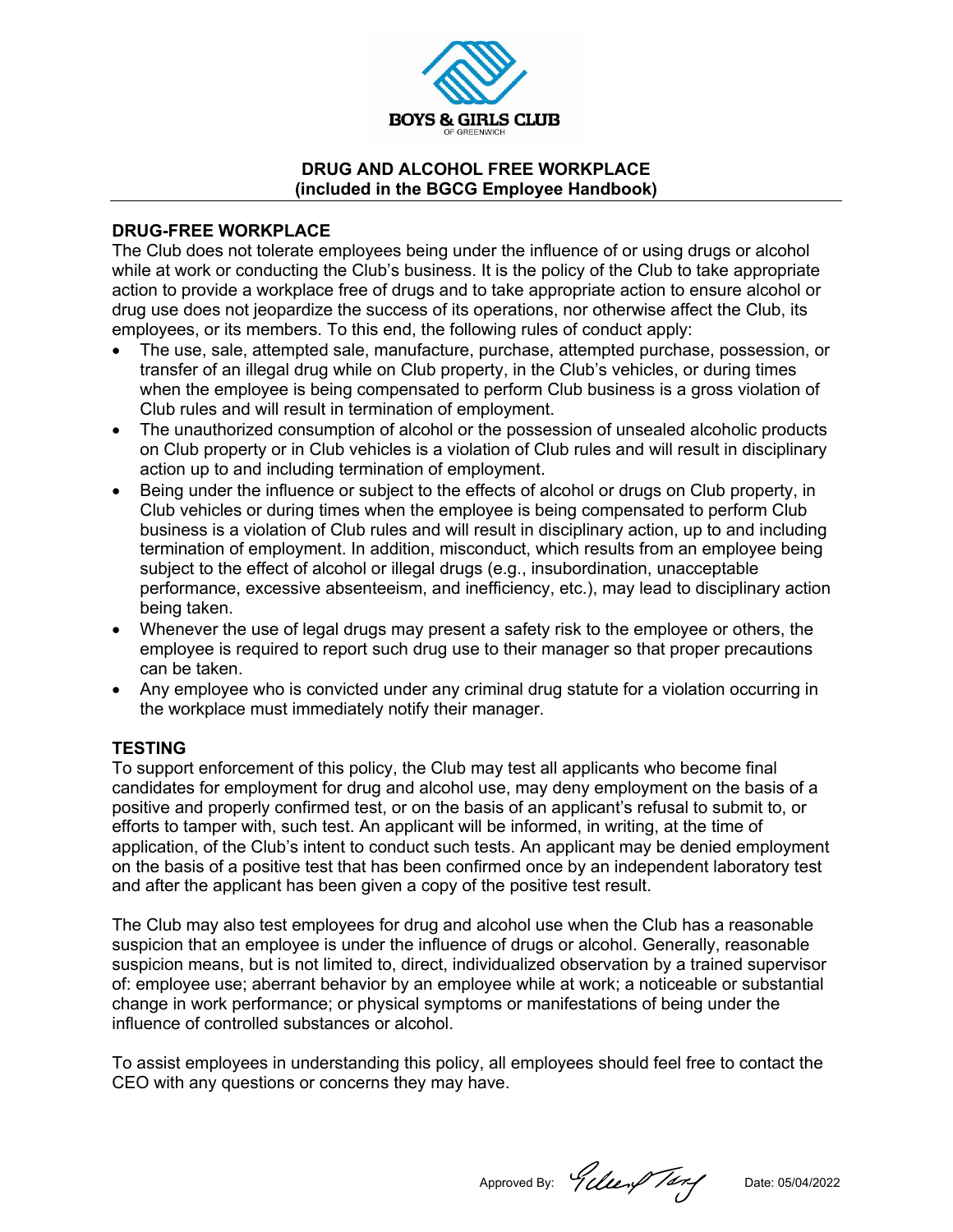

#### **PRESCRIPTION DRUGS**

Employees may keep prescription drugs and over-the-counter medication on Club premises in a secure location provided if: the prescription drugs have been prescribed by a doctor for the person in possession of the drug; the drug is kept in its original container; and at the Club's request, documentation can be provided for the prescription.

An employee taking prescription drugs and over-the-counter medications that may impair work performance must report such use to their supervisor prior to starting work. The employee's schedule or duties may be adjusted to accommodate this situation.

#### **SEARCHES**

The Club retains the right to search any part of its premises to detect the presence of alcohol, illegal drugs, or unauthorized activities. Lockers, desks, Club vehicles, computers, and other Club property are not private and may be searched at any time with or without the employee present, and without their consent. For more information, see the Search, Theft, and Audit Policy.

Approved By: *Gillen Tang* Date: 05/04/2022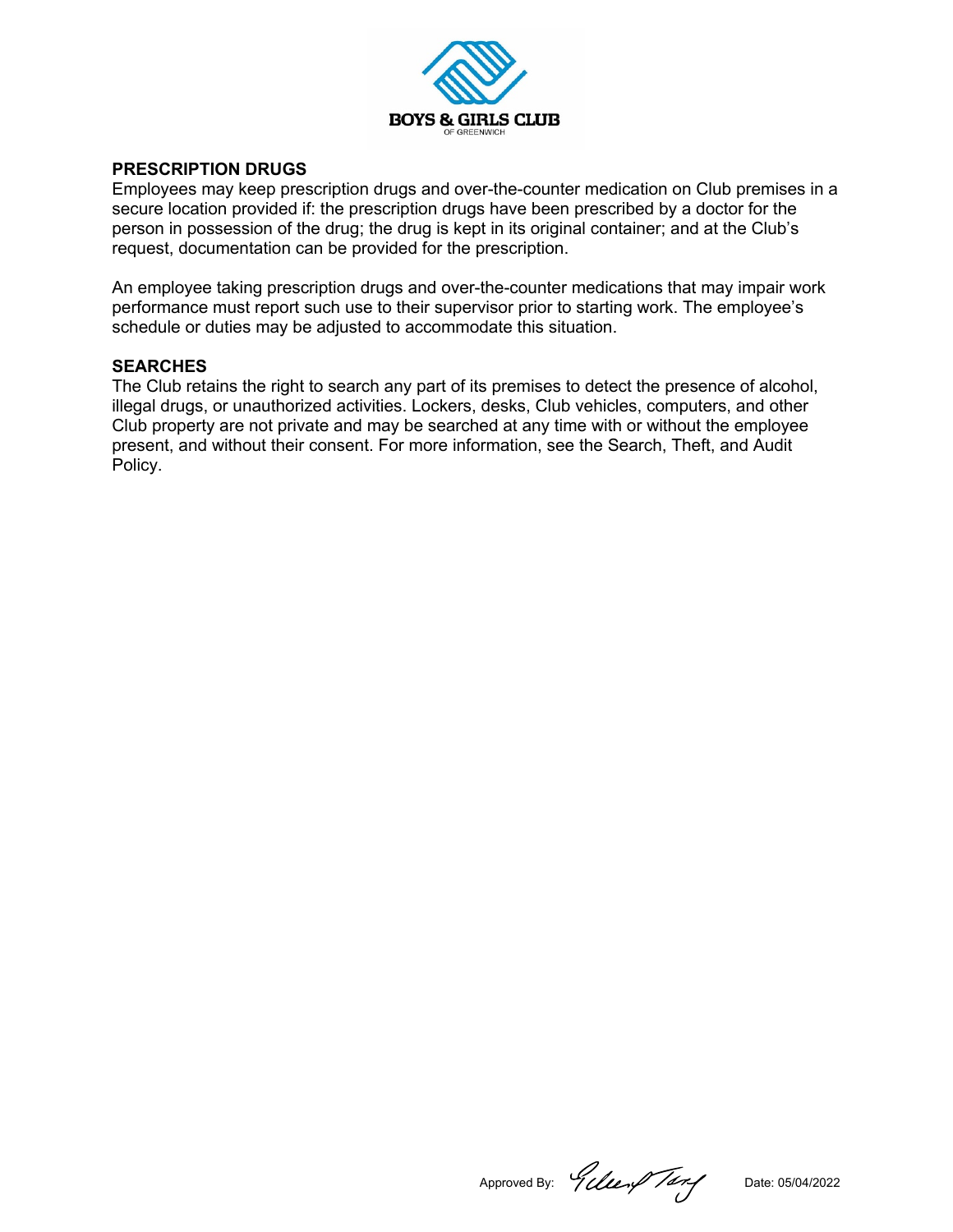

## **CHILD ABUSE PREVENTION POLICY**

Boys & Girls Club of Greenwich is committed to the physical and emotional safety of its members, staff and volunteers. We maintain a zero-tolerance policy for child abuse. Boys & Girls Club of Greenwich implements policies and procedures for employees to report any suspicion or allegation of abuse or misconduct.

## **DEFINITIONS**

**One-on-One Contact:** Boys & Girls Club of Greenwich prohibits isolated one-on-one interaction between Club participants and staff or volunteers, including Board members, that is not observable and interruptible. This includes one-on-one contact at any time at the Club, in vehicles or by phone, text, social media, or any other means. Boys & Girls Club of Greenwich encourages a "Rule of Three" interaction, such as two Staff members and one Club member, or two Club members and one Staff member.

Exceptions may only be made when delivering approved medical or counseling services by a licensed, trained therapist or similar professional according to professional guidelines, or if the interaction is deemed necessary (i.e. tutoring, mentoring, emergency situations, or meetings of a private nature, etc.). All one-on-one interactions are only permitted if they are conducted at an observable and interruptible distance from another adult. All Staff and volunteers, including Staff under age 18, are strictly prohibited from meeting Club participants outside of any Clubsponsored activities. The only exception to this rule is if the Club participant is a child or sibling of a Staff member or volunteer.

**Child abuse** is when an adult or another child, whether through action or by failing to act, causes serious emotional or physical harm to a child. Sexual abuse or misconduct may include but is not limited to:

- Any sexual activity, involvement, or attempt of sexual contact with a person who is a minor (under 18 years old).
- Sexual activity with another who is legally incompetent.
- Physical assault or sexual violence, such as rape, statutory rape, abuse, molestation, or any attempt to commit such acts.
- Unwanted and intentional physical conduct that is sexual in nature, such as touching, pinching, patting, brushing, massaging someone's neck or shoulders, and/or pulling against another's body or clothes.
- Inappropriate activities, advances, comments, bullying, gestures, electronic communications, or messages (e.g., by email, text, or social media).

**Grooming** is when someone builds an emotional connection with a child to gain their trust for the purposes of sexual abuse, sexual exploitation or trafficking. Grooming behaviors may include but are not limited to:

- Targeting specific youth for special attention, activities, or gifts.
- Isolating youth from family members and friends physically or emotionally. This can include one-on-one interactions such as sleepovers, camping trips, and day activities.
- Gradually crossing physical boundaries, full-frontal hugs that last too long, lap sitting, or other "accidental" touches.

Approved By:  $9 \mu \rightarrow 7$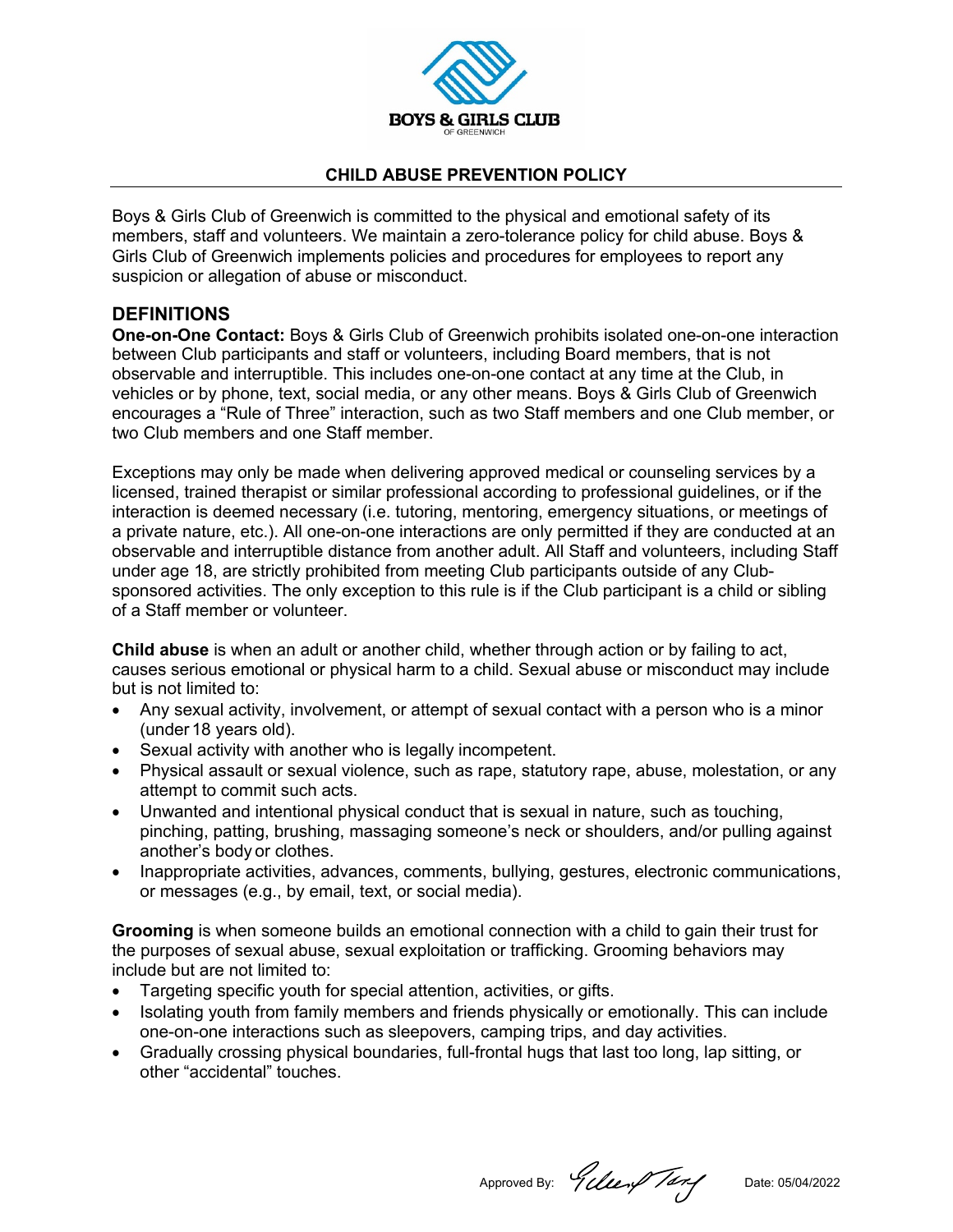

# **MANDATED REPORTING**

Staff members of the Boys & Girls Club of Greenwich who become aware of/or has suspicion of child abuse or neglect must immediately report to the Club's administration. Club administration is responsible for reporting the incident immediately to the appropriate authorities according to statewide mandated reporting laws (Department of Children and Families) within 12 hours. In the event of institutional abuse cases, or a critical incident, BGCG will also report the incident to Boys & Girls Clubs of America (BGCA) within 24 hours via the critical incident system.

# **PHYSICAL INTERACTIONS**

Every Staff member and volunteer of the Boys & Girls Club of Greenwich is required to maintain appropriate and minimal physical contact with minors.

# **VERBAL INTERACTIONS**

Every Staff member and volunteer of the Boys & Girls Club of Greenwich is required to maintain appropriate verbal interactions with minors.

# **ABUSE AND SAFETY RESOURCES**

Boys & Girls Club of Greenwich prominently displays BGCA-approved information for resources and shares a National Hotline and information with members, staff, volunteers, and families. We also share all safety policies with parents and guardians upon receiving a youth membership application. Also, through a partnership with Kids in Crisis, members have access to a 24-hour hotline. Call 203-869-3224, press 5, and callers will be directly connected to Kids in Crisis for immediate crisis help on their hotline.

# **REQUIRED TRAINING FOR BGCG STAFF**

The Boys & Girls Club of Greenwich conducts and reports through a BGCA-approved process the following training for all staff members and volunteers:

- Before providing services to young people, and annually thereafter:
	- BGCA-approved child abuse prevention
	- BGCA-approved mandated reporting
	- BGCA-approved grooming prevention
- Annually:
	- All the policies, including all safety policies, for the Boys & Girls Club of Greenwich.

Approved By: *Giller Tary* Date: 05/04/2022